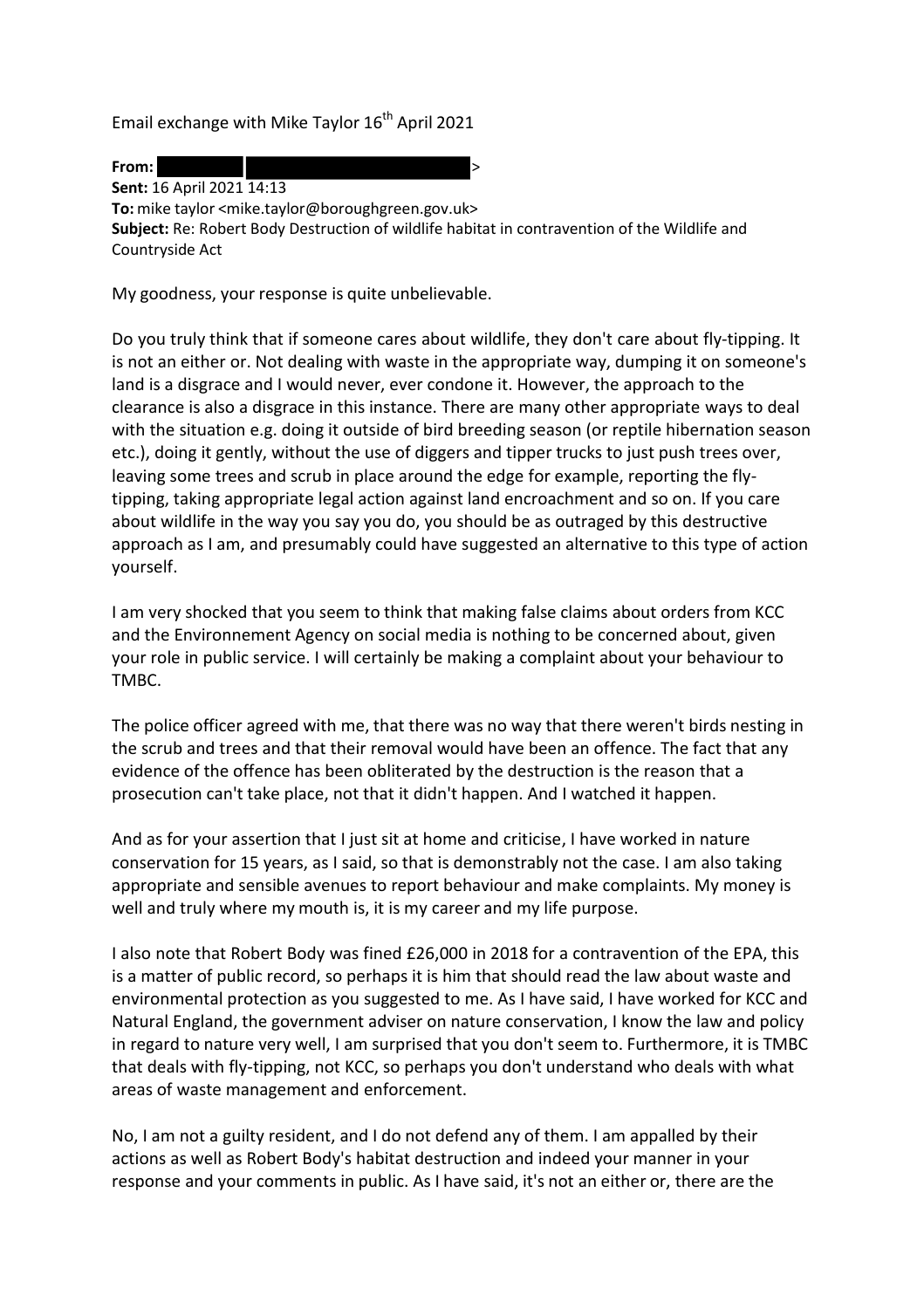right ways to do things for both waste disposal and managing vegetation, and no one in this situation has done them. You have decided to side with one of the wrong doers in this instance. It doesn't mean fly tipping is right, but the destruction of habitat used by protected species can't be excused in response to it, both are wrong and that is supported by policy and legislation. It's an old saying, but it's true, two wrongs don't make a right. No matter what you say, or how you try to deflect the issue, that is in fact the truth of the matter.

**From:** mike taylor [<mike.taylor@boroughgreen.gov.uk>](mailto:mike.taylor@boroughgreen.gov.uk) **Sent:** 16 April 2021 13:00

**To:** >

**Subject:** RE: Robert Body Destruction of wildlife habitat in contravention of the Wildlife and Countryside Act

Are you saying it is entirely appropriate for this "wildlife habitat" area to be used as an unofficial flytip? Just read the multiple posts across social media about fly-tipping elsewhere. If this wildlife habitat is so important, why have the adjacent residents not protected it, or made arrangements to have it cleared. The last time I saw rubbish like this was walking Stangate and Isles Quarries, or Joco Pit, when they were actual general waste landfill sites.

I have never seen a single post ever supporting the fly-tippers

Read the law on how Robert Body is required to operate an inert landfill site. That site is controlled by the Environment Agency and KCC. I take your point that the works may not have been actually ordered by EA/KCC, but they were carried out under EA/KCC requirements, and other legislation that requires a landowner to clear fly-tipping on their land at their own expense.

Incidentally, as I understand it the Police did visit the site, and there were no offences that they could take action on. However, there are pictures of the appalling mess left by fly-tippers.

I do not know if you are one of the guilty residents or not, but I suggest you go and look at the rubbish and perhaps condemn that behaviour rather than condemn me and the man who is trying to clear it all up. Let me see you justify that. Did your neighbours check breeding times and habitat before they dumped this stuff? Is that the official way to treat a wildlife habitat?

And finally, you talk about your feelings, but I put my heart and soul and life into protecting green space and wildlife habitat, I don't just sit at home criticising others. I have been personally instrumental in saving huge swathes of local land for public recreation and wildlife habitat, I put my money where my mouth is. Mike Taylor

**From:**

## **Sent:** 16 April 2021 13:23

**To:** mike.taylor@boroughgreen.gov.uk; [mike.truck@btconnect.com](mailto:mike.truck@btconnect.com) **Subject:** Re: Robert Body Destruction of wildlife habitat in contravention of the Wildlife and Countryside Act

I am forwarding my email below to your other email addresses, as you seem to have many.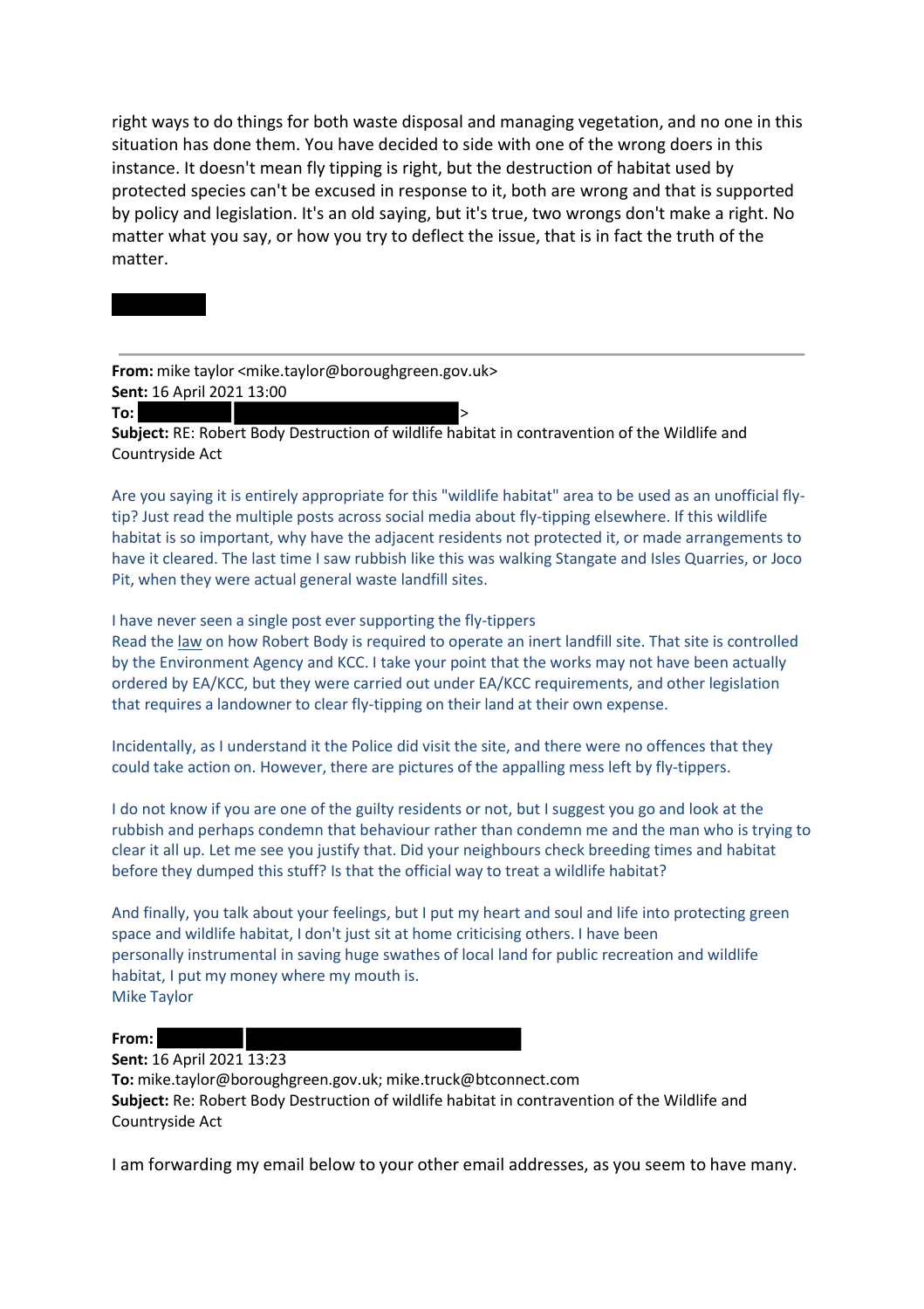I am also emailing again in light of your BG Pinboard Facebook post and the announcement of the intention for the habitat destruction to continue in other areas of Robert Body's land.

KCC and the Environment Agency would not have 'ordered' this work to be carried out in this way in the bird breeding season. Your approach to this habitat destruction makes me realise that you really don't have any understanding of protected species legislation and in your position, this defence of an illegal act and lack of understanding is incredibly worrying.

I have made contact with KCC and all other responsible bodies.

Please follow up on your Facebook post with a factual correction of the situation you have erroneously described.

## **From:**

**Sent:** 16 April 2021 09:12 **To:** [mike.taylor@tmbc.gov.uk](mailto:mike.taylor@tmbc.gov.uk) [<mike.taylor@tmbc.gov.uk>](mailto:mike.taylor@tmbc.gov.uk) **Subject:** Robert Body Destruction of wildlife habitat in contravention of the Wildlife and Countryside Act

Hello,

I am deeply stressed and upset about the actions that Robert Body has recently taken on his land. Whilst my personal feelings about it and the impact on the people that have to live alongside this carnage seem to be of no importance to anyone at all, I am deeply disturbed to hear that you appear not to know about the legislation to protect wild birds, their eggs and nests in the breeding season, not to mention other protected species that may have been present, and therefore appear to have excused his actions to some of my neighbours.

I know wildlife legislation and planning policy as I have worked in nature conservation for 15 years, some of that time for KCC and now for Natural England. The rural crimes police officer who visited the site also knows these things and we both are 100% certain and agreed there would have been birds nesting in the large area of scrub and trees recently decimated. I also know it, because I looked out on that area every day of my 15 years living here. The fact that he has completely annihilated the habitat that was there before this Monday and destroyed any evidence that would show this, means the police will not be able to take it any further, but they know he broke the law and so do we.

If you don't know what wildlife legislation is out there to try, against all the odds, to look after these tiny scraps of land that our wildlife cling on to, not to mention to protect their actual lives, I think it is your obligation to make yourself aware due to the position you hold. If you do know this legislation then you too know what has happened here is against the law and you should be clear about that when you communicate with others and with him.

Let me be clear. Whilst I am devastated about what he has done, I am not expecting you to care in the slightest about my feelings. The point is the way he has done it and it is clear that